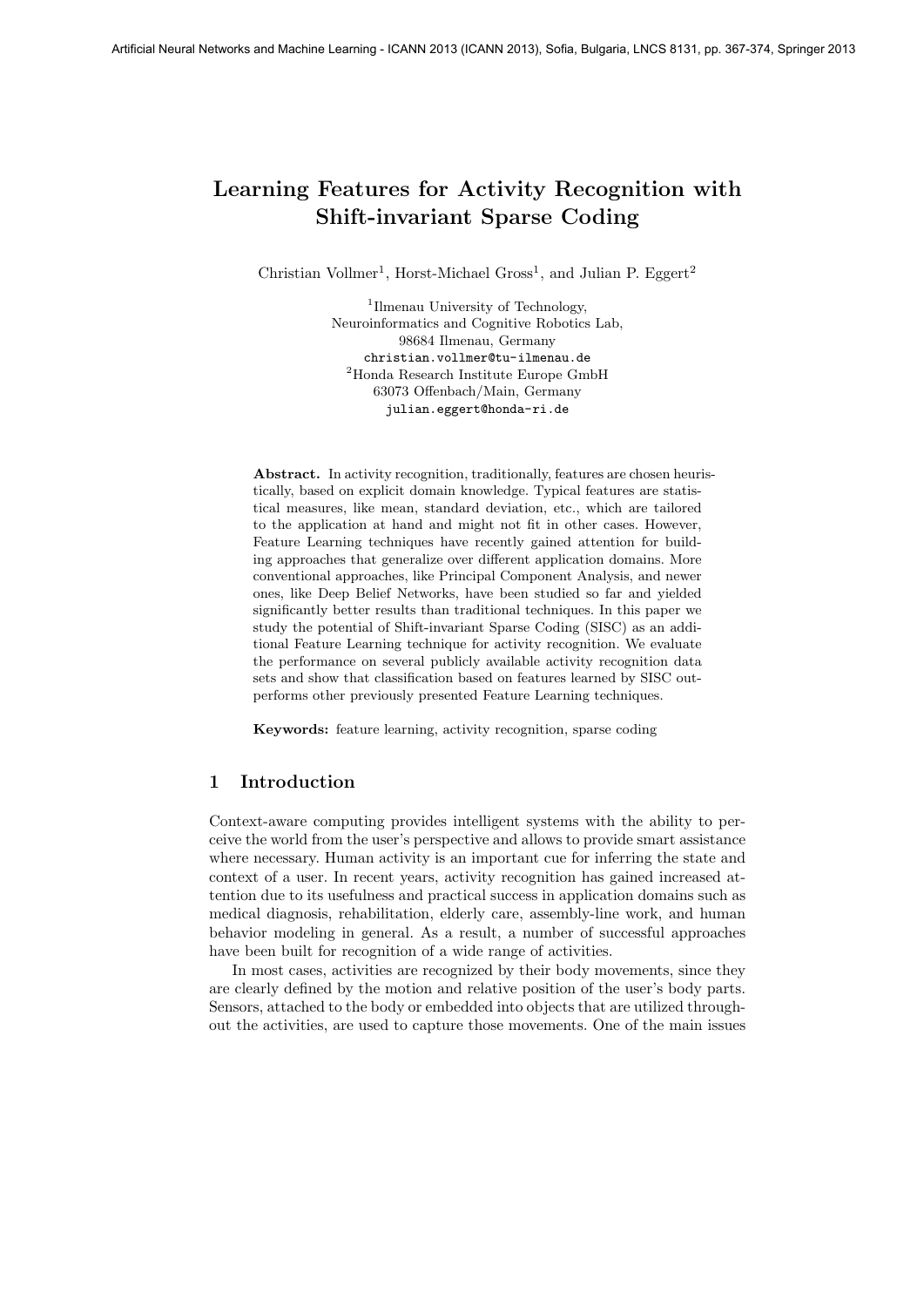in activity recognition is that the sensor readings are typically noisy and often ambiguous. By applying signal processing and pattern recognition techniques, those data can be automatically analyzed, yielding a real-time classification of the activities.

In activity recognition the goal is to detect and classify contiguous portions of sensor data that contain the activities of interest. A widely adopted approach is the sliding window technique, where overlapping frames of the incoming multidimensional signal stream are extracted and a set of features is computed over each frame. The features are then categorized by means of some classifier. Popular features computed from the signal are mean, variance or standard deviation, energy, entropy, correlation between axes or discrete FFT coefficients (see e.g. [2] for a good comprehension). Common methods for classification based on the extracted features include Naive Bayes, Decision Trees, K-Nearest-Neighbors, and Support Vector Machines (see e.g. [6, 7]).

As mentioned by Plötz et al. in  $[7]$ , feature extraction is usually a heuristic process that is driven by domain knowledge about the application at hand. This process has to be repeated for every new application domain and sometimes even for new sensor setups in the same domain. Thus, conventional approaches are usually tailored to specific applications. One way to overcome this restriction and build a general approach is to find methods to automatically discover useful features in the data or, in other words, adapt the features to the data.

Activity recognition techniques are usually built of two main components: (i) a feature extraction technique and (ii) a classifier. Most approaches are using the above mentioned standard features. Only recently, first attempts have been made in applying machine learning techniques to learn features from the data. Plötz et al. [7] use two feature learning techniques, namely PCA and Deep Belief Networks, to automatically discover features. By applying feature learning as a preprocessing step, the authors argue, a universal feature representation is created that captures the core characteristics of the data. The authors show that classification based on the discovered features yields significantly better results, then traditional techniques.

We would like to contribute to that line of research by investigating Shiftinvariant Sparse Coding as another technique for feature learning in the area of activity recognition. The idea of Sparse Coding is that the data can be represented as a composition of sparsely distributed features. The data is imagined as consisting of two hidden components, (i) the set of features and (ii) activations of those features that mark, when a feature occurs in the data. The goal is to learn the features as well as their activations from the data in an unsupervised manner. The learning problem can be decomposed into two subproblems, the coding problem and the dictionary learning problem. In the coding problem, the features are assumed to be given and fixed. Here, the goal is to find a minimal set of activations such that the input data is best reconstructed, i.e. the error between input data and linear superposition of the features according to the activations is minimized. In the dictionary learning problem, the activations are assumed to be fixed and the goal is to adapt the features to the data given a known set of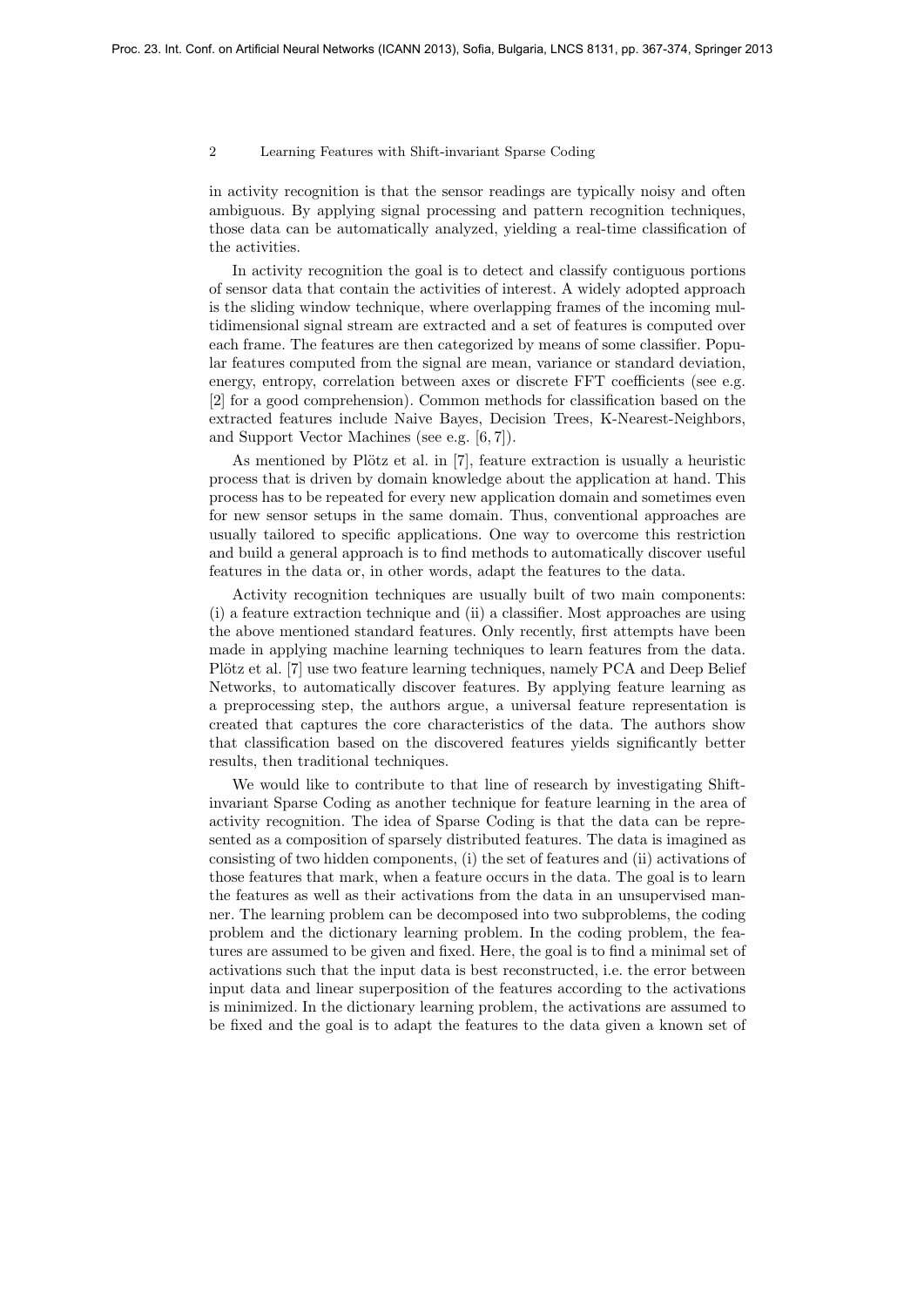activations. By initializing dictionary and activations randomly and alternating the two steps iteratively, one can learn both components simultaneously.

In the domain of time series processing, Sparse Coding has been mainly used for auditory signal coding. In [9], the authors aim at computing a sparse representation of natural audio signals in form of spike trains, where the spikes mark activations of a set of basis functions (or features), which are also learned, and represent an optimal dictionary. The authors argue that such a representation provides a very efficient encoding and uncovers the underlying event-like structure of the signal. More recently, Sparse Coding has been applied to find patterns in movement data, like walking cycles of human legs [4].

We use an approach similar to that published in our earlier work [10], where Sparse Coding has been utilized to learn features from handwriting data and generate handwritten characters using the features and statistics of their typical occurrence. The contribution of this work is the use of that framework for learning features from general activity data, which is much more diverse, and to build a simple classifier using those features.

We compare our results to those published by Plötz et al. [7], where PCA and Deep Belief Networks have been compared to conventional approaches for feature extraction. The authors evaluate their approaches on four publicly available activity recognition data sets. To be comparable, we will evaluate our approach on the same data. The rest of this work is organized as follows. We describe our approach in detail in Sec. 2. In Sec. 3, we compare our approach to previously published approaches on a number of activity recognition data sets. Finally, we discuss our work in Sec. 4 and give a brief outlook on its potential in activity recognition.

## 2 Method

Feature Learning We formalize Feature Learning as a Sparse Coding (SC) problem. In general, given an input signal, the goal in SC is to find features (or basis vectors in SC terms) and a sparse set of feature occurrences (or activations in SC terms) that, when linearly superimposed, reconstruct the input. We use a special kind of SC formulation as a Non-negative Matrix Factorization (NMF) problem. As detailed later, this problem can be solved by minimizing an energy function on the error between reconstruction and input plus a penalty on the activations. By imposing a non-negativity constraint, i.e. basis vectors and activations have to be non-negative, and a sparseness constraint on the activations, the resulting basis vectors are interpretable as features that constitute an alphabet underlying the data [5]. We further use a variant of NMF called Shift-NMF [1]. Shift-NMF introduces translation-invariant basis vectors. Thus, a basis vector can occur anywhere in the input, which is necessary for temporal signals with reoccurring features. In the following, we will give a formal description of the problem and the update equations.

As mentioned earlier, consecutive, overlapping frames are extracted from the input signal before feature extraction. Feature learning is then performed over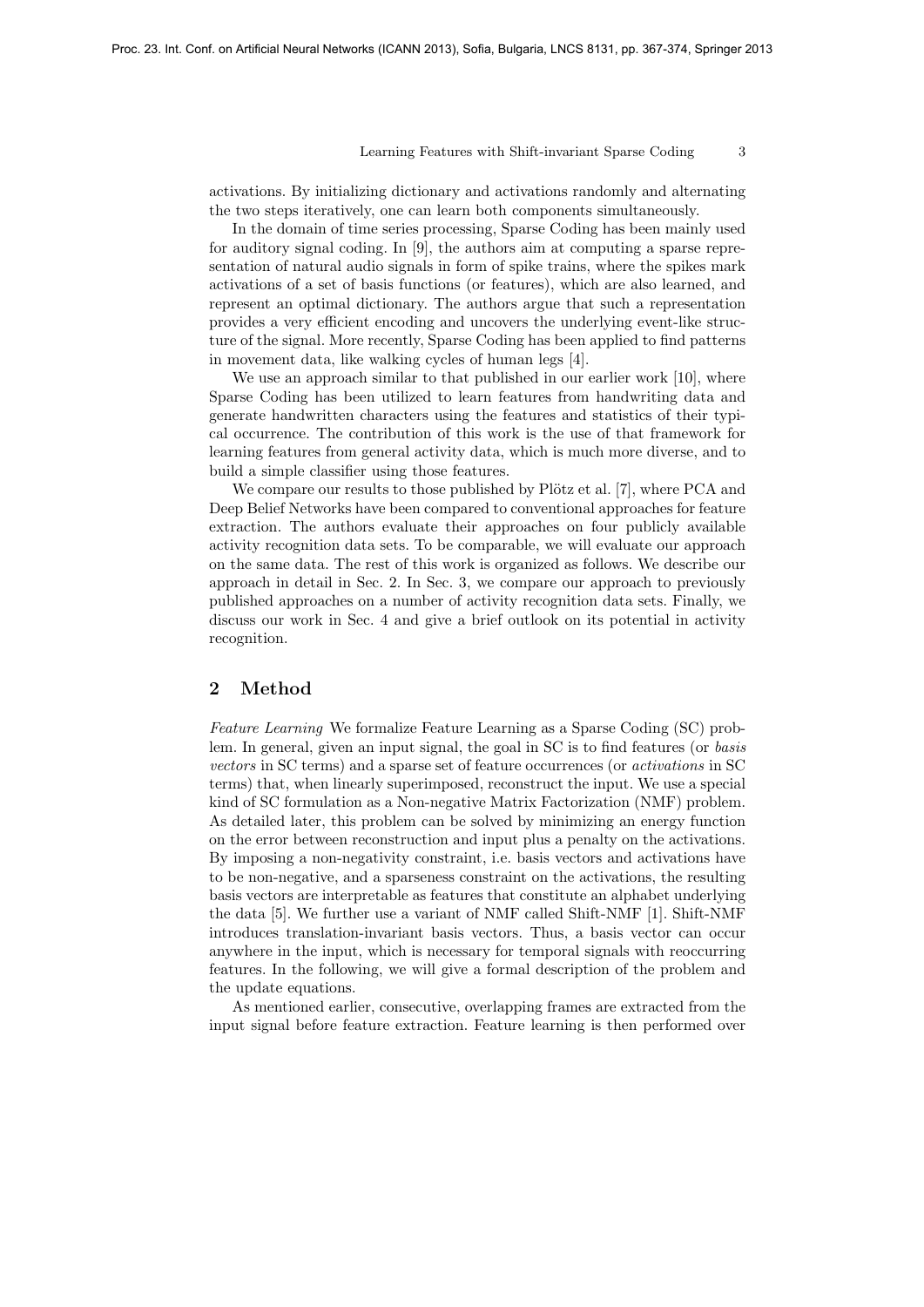all frames simultaneously. Let  $\mathbf{V}^d \in \mathbb{R}^{N \times T}$  denote the matrix of the N training frames of frame length  $T$ , where  $d$  indexes the dimensions of the signal. For ease of notation, we separate the dimensions of the signal into distinct matrices, indexed by d. A single frame is denoted as  $\mathbf{V}_n^d$  and the scalar elements by  $V_{n,t}^d$ . Let  $\mathbf{W}^d \in \mathbb{R}^{K \times L}$  be the matrix of K basis vectors of length L, with elements  $W_{k,l}^d$ . We denote the single basis vectors by  $\mathbf{W}_k^d$ . Let  $\mathbf{H} \in \mathbb{R}^{N \times K \times T}$  be the tensor of activations  $H_{n,k,t}$  of the k-th basis vector at time t for frame n.

In NMF the input, basis vectors, and activations are constrained to be nonnegative. Thus, for NMF to be applicable, the input signal has to be made nonnegative. We do this by doubling the number of input dimensions and projecting the negation of its negative parts to the new dimensions. The non-negative input  $\tilde{\mathbf{V}}^{\tilde{d}}$  as used in the calculations below is then given by

$$
\tilde{\mathbf{V}}^{2d} = \max(\mathbf{V}^d, 0), \quad \tilde{\mathbf{V}}^{2d+1} = \max(-\mathbf{V}^d, 0) . \tag{1}
$$

For ease of notation, we resubstitute  $\tilde{\mathbf{V}}^{\tilde{d}}$  with  $\mathbf{V}^{d}$  again. However, please keep in mind, that  $V^d$  denotes the non-negative input from now on.

We learn  $\mathbf{W}^{d}$  and **H** with NMF by minimizing the following energy function

$$
F = \frac{1}{2} \sum_{d} \left\| \mathbf{V}^{d} - \mathbf{R}^{d} \right\|_{2}^{2} + \lambda \left\| \mathbf{H} \right\|_{1} . \tag{2}
$$

The matrices  $\mathbf{R}^d \in \mathbb{R}^{N \times T}$  are the reconstructions of the frames by activation of the basis vectors  $\mathbf{W}^{d}$  through activations **H**, which can be formalized as

$$
R_{n,t}^d = \sum_k \text{conv}_{\mathbf{H}_{n,k}, \overline{\mathbf{W}}_k^d}(t) ,
$$
 (3)

where  $conv_{X,Y}(t)$  denotes temporal convolution of X with filter Y at time t. Here, we introduced normalized basis vectors  $\overline{\mathbf{W}}_k^d$  $\mu_k^{\mu}$ , where the normalization is done jointly over all dimensions d. This normalization is necessary during learning to avoid scaling problems as described in [1].

The energy function in eq. 2 formalizes the standard approximation scheme commonly used for Sparse Non-negative Matrix Factorization. The first term is the distance measure and the second term is a penalization of the overall sum of activations, weighed by the sparseness weight  $\lambda$ . Due to lack of space, we refer to a more detailed explanation in our earlier work [10].

This optimization problem can be solved by alternating the update of one of the factors **H** or  $\mathbf{W}^{d}$ , while holding the other fixed. Due to the non-negativity of the two factors, the update can be formulated as an exponentiated gradient descent with better convergence properties then pure gradient descent (see e.g. [5]). For a detailed description of the optimization procedure, we refer to [10].

After applying NMF to the data, we have a representation of the input in terms of learned basis vectors and activations. We interpret the basis vectors as features and their corresponding activations as temporal occurrences of those features. For illustrations of the resulting representation, we refer to [10] again.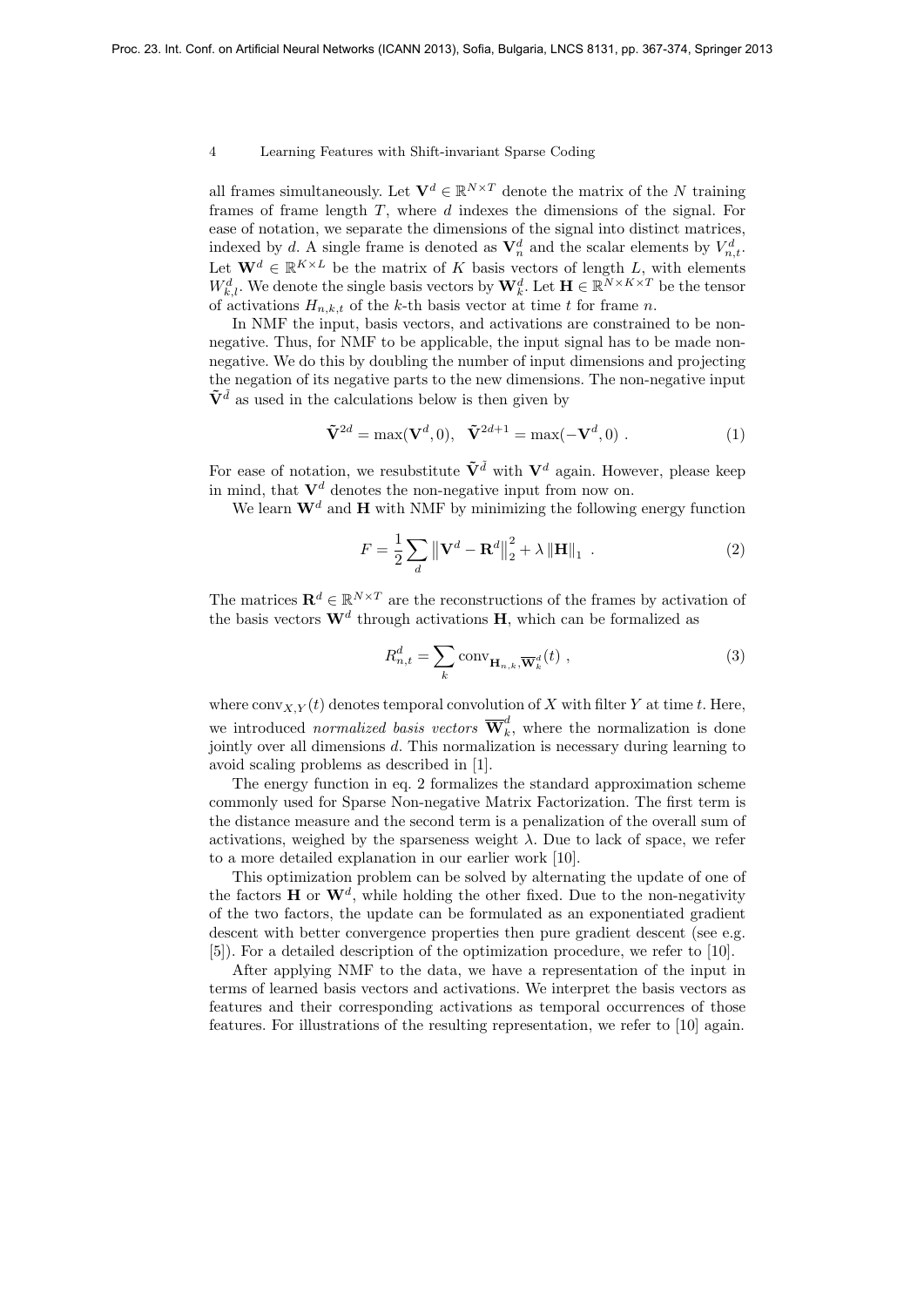The full procedure as described above is applied in the training phase for learning the features. During application phase, this optimization is applied again, but the features are given and held fixed and only the activations are updated. Thus only steps 1 to 3 have to be iterated and step 4 is left out.

Classification As mentioned earlier, we compare our Feature Learning technique to the ones presented in Plötz et al.  $[7]$ . To compare the performance of the different techniques, Plötz et al. use the K-Nearest-Neighbor algorithm as a simple classifier. To get comparable results, we also adopt this technique. The K-Nearest-Neighbor algorithm represents a simple but effective standard approach that simply stores all feature vectors from a training set and assigns to a new feature vector the label of the majority of its k nearest neighbors in the feature space. We emphasize that we do not aim at presenting the best possible classifier, but merely want to compare our feature extraction technique to the ones presented earlier.

Applying the classifier to the activations for frame  $n \mathbf{H}_n$  (which encodes the temporal positions of features within the frame) directly would yield bad results, because instances of the same class generally differ slightly in the temporal positions of features. Thus, to be temporally invariant within a frame, we sum the activations over the temporal dimension of the frame, yielding the summed activations for each feature as a feature vector that is passed to the classifier.

# 3 Experiments

Data sets We evaluate our method in comparison to the results presented  $Plötz$ et al. [7]. The authors tested their methods on four publicly available data sets, which will be described briefly in the following.

Pham et al. [6] describe the data set "Ambient Kitchen 1.0" (AK) consisting of food preparation routines with sensor-equipped kitchen utensils. 20 Persons either prepared a sandwich or a salad, using two kinds of knifes, a spoon, and a scoop, the handle of each of which was equipped with a tri-axial accelerometer. In total, the data consist of 4 hours of recording, sampled at 40Hz, where about 50% cover ten typical food preparation activities.

Huynh et al. [3] describe the dataset "Darmstadt Daily Routines" (DA) consisting of 35 activities of daily living (e.g. brushing teeth, setting the table), captured by two tri-axial accelerometers (one wrist-worn, the other in the pocket) in a lab-like environment. After preprocessing, they yield a sampling frequency of 2.5Hz. In [7] only results for the pocket sensor are presented, hence we also use only the pocket sensor.

Zappi et al. [11] describe the dataset "Skoda Mini Checkpoint" (Skoda) consisting of activities of an assembly-line worker, wearing a number of accelerometers on his arms, while performing ten tasks of quality checks for correct assembly of car parts. The data consists of three hours of recording, sampled at 96Hz. As in [7] we only use a single accelerometers at the right arm.

Roggen et al. [8] describe the dataset for the "Opportunity Gesture Challenge" (Opp) consisting of activities of daily living in a kitchen environment,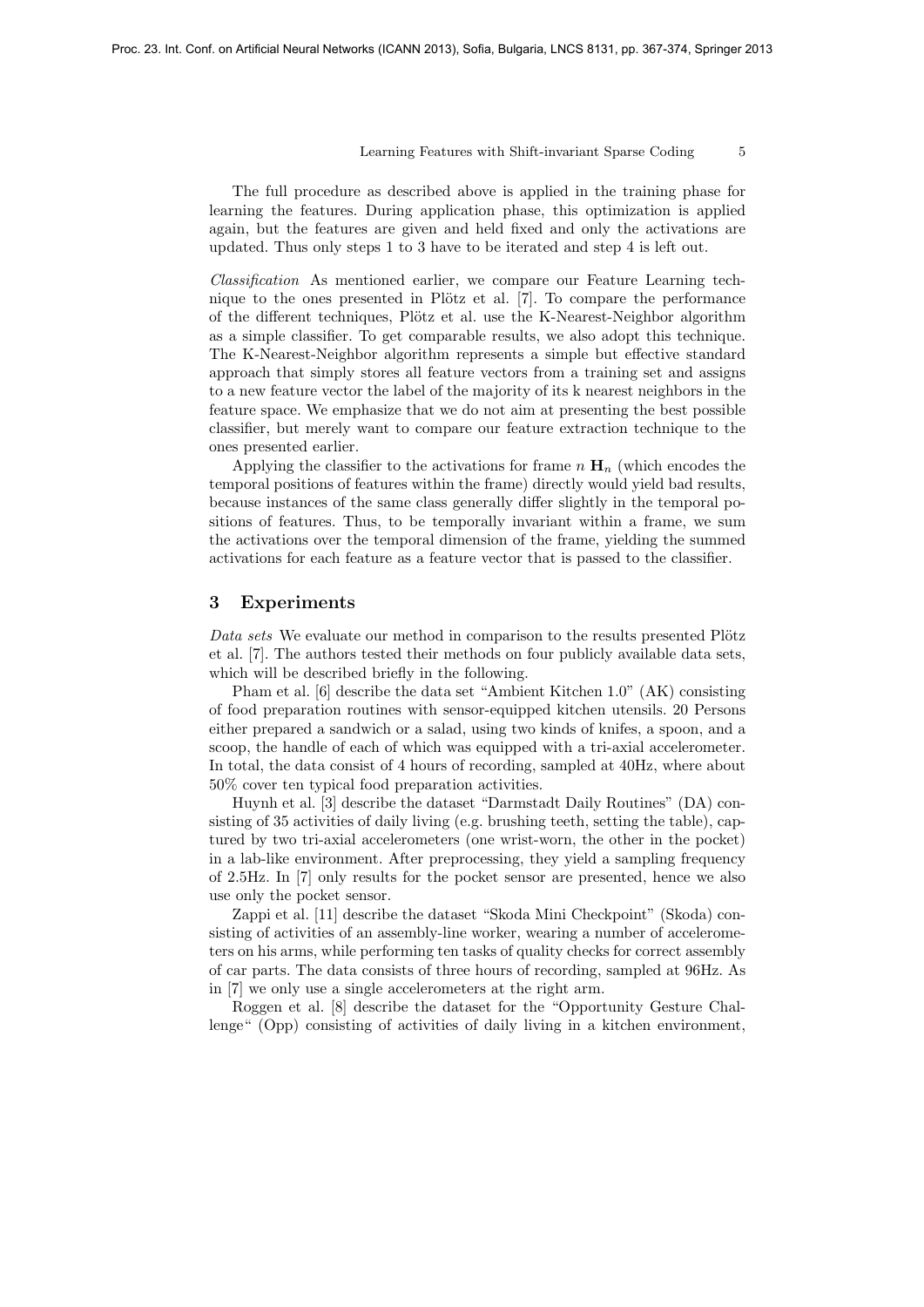recorded with multiple accelerometers, body-worn or embedded into objects. Multiple subjects have been recorded on different days. As in [7] we only consider the data of the right arm of the subjects. Also as in [7] we only consider 10 low-level activities and one unknown activity class. The data is sampled at 64Hz.

In [7] only a small excerpt of the data is used, consisting of recordings of one subject, because the full data set was not published yet at the time of the publication. Since we have the full data set and the subject used by [7] is left unspecified, it is difficult to get a fair comparison. Thus, for the comparison to [7] to be fairer, we evaluate our method on each single person separately and present the minimum accuracy over all subjects in the dataset.

Before applying SISC, we normalized all datasets by PCA and resampled them to 10Hz, which seemed to be sufficient for activity recognition.

Features In Plötz et al., four feature extraction techniques are presented, namely Statistical, FFT, PCA, RBM. Further a preprocessing technique based on the empirical cumulative distribution function (ECDF) is used to normalize the data. ECDF is combined with PCA and RBM and called PCA+ECDF and RBM+ECDF. We will describe the methods very briefly here. Please refer to [7] for a deeper explanation.

The method Statistical refers to the most commonly used feature extraction method, which is to extract statistical measures, like mean, standard deviation, energy, and entropy over the whole frame. For each sensor, Plötz et al. use x, y, z, pitch, and roll and compute the statistics over each channel independently plus the pairwise correlation between x, y, and z, resulting in a 23-D feature vector for each frame.

The method FFT is also widely used and consists of computing for each channel independently the Fourier coefficients through the Discrete Fourier Transform (DFT). Usually only a subset of the resulting Fourier coefficients is used. In [7] the first 10 are used.

In the method PCA, features are learned by Principal Component Analysis (PCA). The Eigenvectors corresponding to the largest Eigenvalues are kept as features. In [7] the 30 largest Eigenvectors are used.

The method RBM refers to a technique based on Deep Belief Networks. Deep Belief Networks are auto-encoders that use a hierarchy of Restricted Boltzman Machines (RBM) for extracting useful features. It has been shown that Deep Belief Networks can uncover features in the data, which, in turn, can be used for classification. In [7] an architecture consisting of four layers with 1024 Units in each hidden layer and 30 units in the output layer is used.

Additionally to the methods described above, we present results using Shiftinvariant Sparse Coding (SISC). For SISC a number of parameters have to be chosen. We applied grid search to find a single set of parameters that gave the highest average classification accuracy for all data sets. The final parameters are as follows: the frame size  $T$  is 7 seconds, the width of the basis vectors  $L$  is 2.5 seconds (note however that the effective width, i.e. the part of the basis vector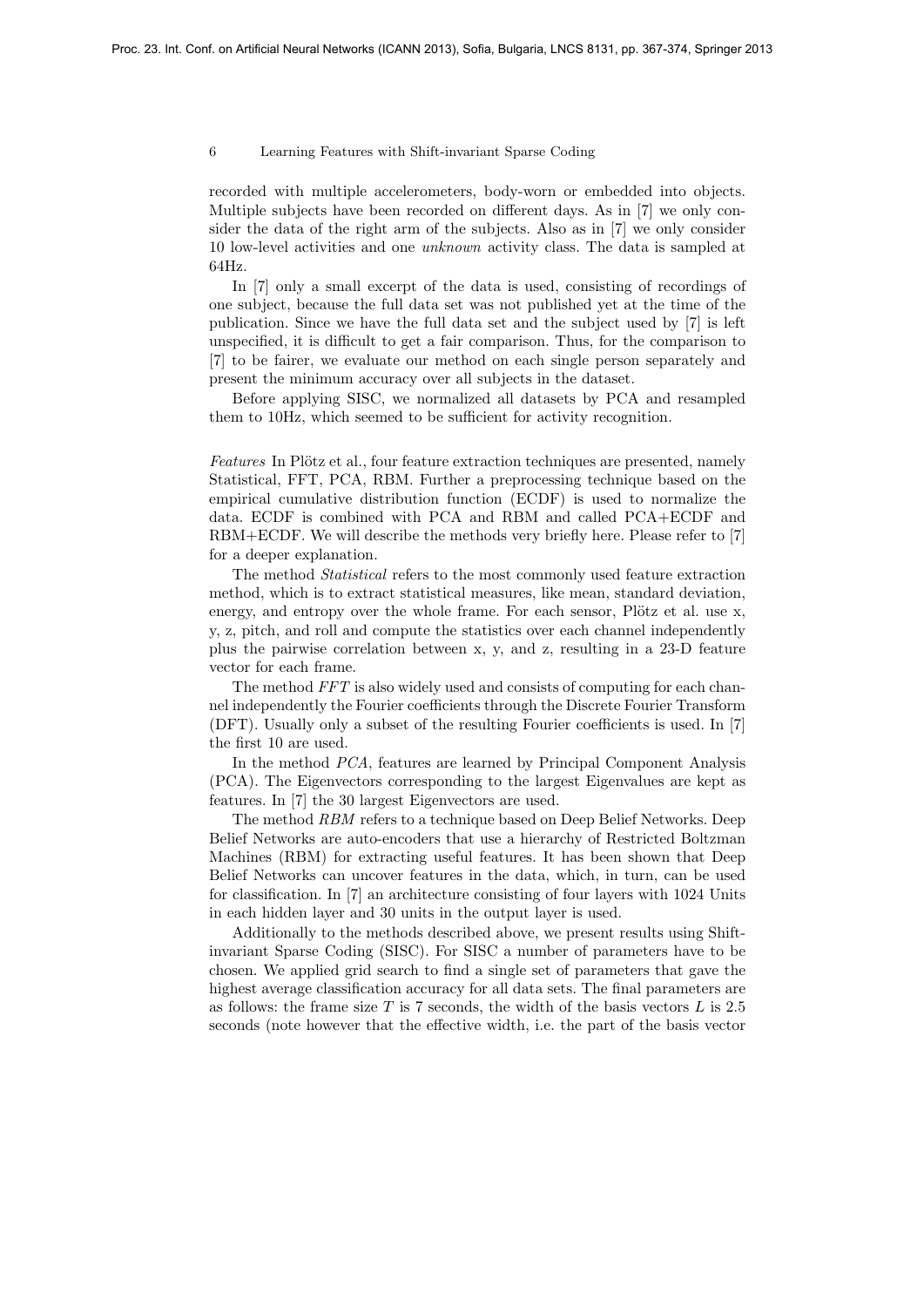that is actually used and above zero, can vary), the number of basis vectors  $K$ is 20, and the sparseness parameter  $\lambda$  is 0.1.

In the classification stage of our method we used a K-Nearest-Neighbor classifier with  $K$  set to 5. Higher values had no significant impact on the results.

We validated our results by class-balanced 10-fold cross-validation. Regarding computational performance, the learning phase takes up to half an hour on a 2.6GHz Quad-Core CPU for the larger data sets. The application phase takes about 30 milliseconds per frame, which is well within real-time boundaries.

Results We conducted one experiment devoted to the classification accuracy using the respective feature extraction techniques. In Fig. 1 the classification accuracies for the seven techniques are shown. The results of the first six techniques



Fig. 1: Classification accuracies of the seven approaches for the four datasets.

are taken directly from [7]. The authors state, that these results are comparable with those published earlier for those data sets. The seventh technique SISC is our shift-invariant Sparse Coding approach. Interestingly, SISC yields significantly better results on three of the four data sets. We reason that this is mainly due to the shift-invariant nature of this coding technique, which learns features independently of their position in a particular frame and can, in turn, detect a feature even if it is shifted slightly in a frame. Because when a pattern is slightly shifted in a frame, the sum over activations, and hence the feature vector, does not change, which is not the case for PCA and RBM.

In summary, one can use SISC to successfully learn features in an unsupervised manner without prior domain knowledge. Further, SISC outperforms PCA and Deep Belief Networks as a Feature Learning technique in some cases. The caveat, however, is that PCA and Deep Belief Networks are faster during application phase, since they can be applied by simple matrix multiplication, while in SISC a few iterative steps have to be computed for each frame. But, for small frames sizes of up to a few seconds the computational time lies well within real-time boundaries.